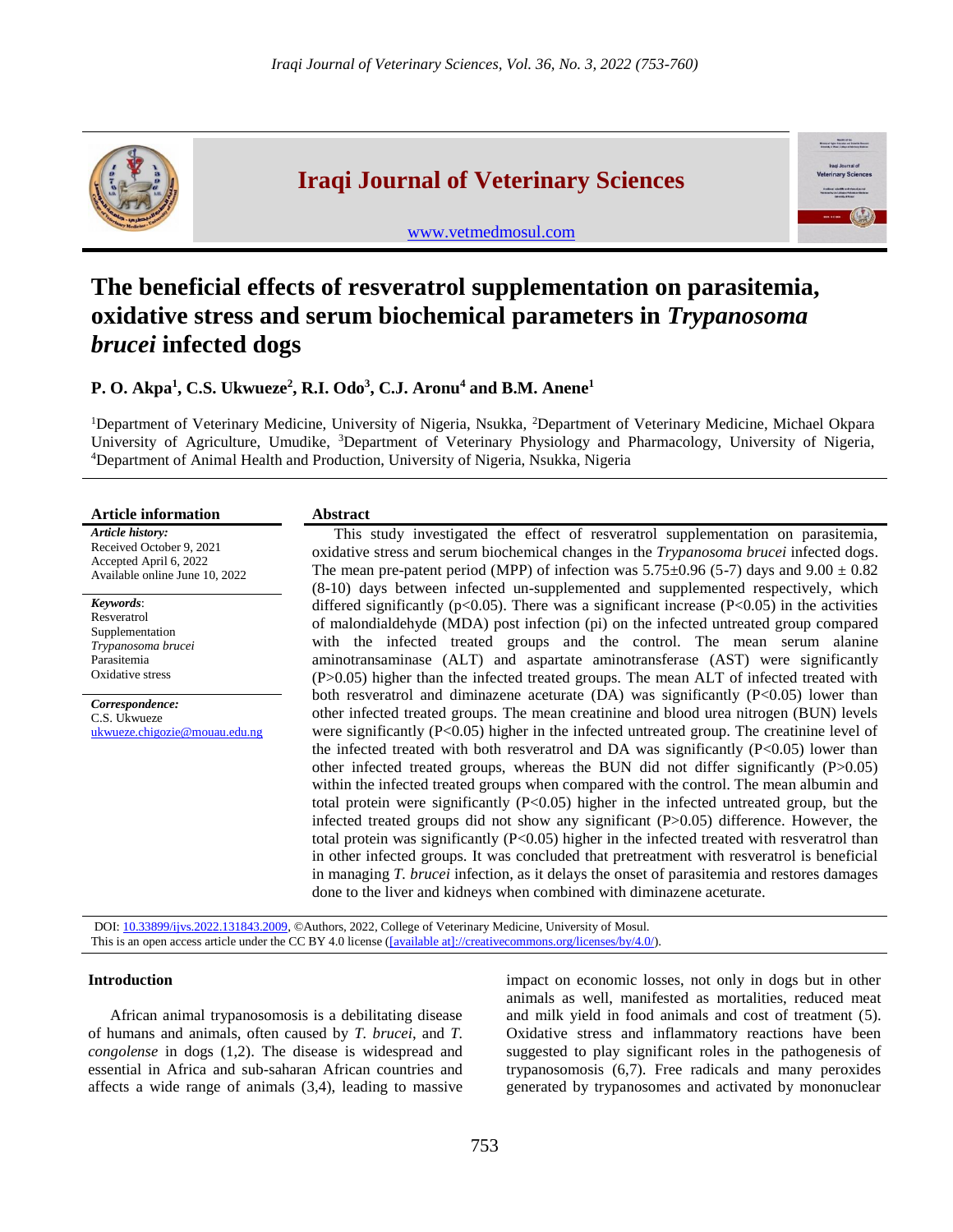phagocytes predispose cells to early aging, organ damage and death (8,9). Current trypanosomosis treatment and control strategies pose many challenges, because they depend on chemotherapy (9). The chemotherapy of trypanosomosis is characterized by drug toxicity, parasite resistance, and the parasite's ability to survive in cryptic areas poorly accessible to drugs, especially the brain (10,11). The absence of new curative drugs has further complicated the situation. The drugs have been combined with other therapeutic agents to ensure the optimal therapeutic performance of the available trypanocides and reduce toxicity (12-14). Several workers have reported using of antioxidants to enhance the efficacy of diminazene aceturate (15,16), though the result of antioxidants alone is gratifying, but not effective in eliminating the parasite (14). Resveratrol has been demonstrated as a potent and powerful antioxidant associated with antiaging, anticancer, antiinflammatory effects and slows down a wide variety of illnesses (17,18). Recent studies have shown the quest, for searching a better way of managing trypanosomosis in animals and reduce the toxicity caused by the commonly used trypanocides.

Therefore, this work was designed to access the ameliorative effects of combination therapy of resveratrol supplementation and diminazene aceturate on oxidative stress and organ damage in *T. brucei* infected dogs.

#### **Materials and methods**

#### **Experimental Animals**

A total of twenty male dogs between the ages of 6 and 12 months were used for the study. The dogs were purchased from the Orba market in Enugu State, Nigeria. On arrival at the animal house, they were allowed to acclimatize before the commencement of the experiment. The blood and fecal samples were collected and examined for the presence of haemo and gastrointestinal-parasites. Animal studies complied with the ethical procedure of the Animal Use and Care Committee, College of Veterinary Medicine, Michael Okpara University of Agriculture, Umudike, which corresponds with NIH guidelines (19).

#### **Experimental procedure**

The dogs were acclimatized for two weeks before the commencement of the study, and the animals were grouped into five of four dogs each. Dogs in group I (Control) were uninfected and un-supplemented with resveratrol. Group II was infected, un-supplemented, and untreated. While groups III, IV and V were infected, un-supplemented with diminazene aceturate (DA) treated, infected with resveratrol-supplemented, and untreated with diminazene aceturate (DA), and infected with resveratrol-supplemented, and diminazene aceturate (DA) treated respectively.

#### **Resveratrol and Diminazene aceturate administration**

Ninety-nine percent pure resveratrol powder (Candlewood Star Incorporated Danbury, Connecticut, USA) was for the study. Due to its low solubility in water, trans-resveratrol was suspended in 10 g/L of carboxymethylcellulose (CMC) and administered orally at 100mg/kg body weight. Groups IV and V were pre-treated with resveratrol seven days before infection and fourteen days post-infection. Groups III and V were treated on day ten post infection (PI) (peak parasitemia) with diminazene aceturate at 7mg/kg body weight. The control group received ten g/L of (CMC) orally.

#### **Trypanosome infection**

*T. brucei* were obtained from the Department of Parasitology and Entomology, University of Nigeria, Nsukka. The trypanosome was first inoculated into a donor dog, before being used for infection of the experimental animals intraperitoneally (ip) at a dose of  $1.5 \times 10^6$ trypanosomes per milliliter of saline diluted blood. The number of infective trypanosomes was determined using the rapid matching method of Herbert and Lumsden (20). Parasitemia was monitored in each infected dog daily from day two to patency.

#### **Blood collection**

About 5mls of blood was collected from each dog to monitor parasitemia, serum biochemical analysis and oxidative stress markers. The blood was put into a clean EDTA bottle, for parasitemia monitoring. The remaining 4mls of blood was put into a clean dry glass for serum biochemistry analysis and oxidative stress markers. These tubes were allowed to stay for some time to enhance serum yield and was later centrifuged at 2000rpm for 10 min to separate the sera from the cells.

Malondialdehyde (MDA) was determined according to Fauziah *et al.* (21). Catalase (CAT) activity was determined according to Iwase *et al.* (22). Reduced glutathione (GSH) was estimated as described by Hamid *et al.* (23). Serum superoxide dismutase (SOD) activity was measured according to Gaeta *et al.* (24). While, total serum protein, albumin, urea, creatinine, alanine aminotransaminase (ALT), aspartate aminotransferase (AST) and alkaline phosphatase (ALP) were determined using commercial kits (Randox) according to the manufacturer's instruction.

#### **Statistical analysis**

Data obtained from the study were analyzed using the one-way analysis of variance (ANOVA), and variant means separated by Duncan's multiple range tests, in SPSS version 20. A Significant difference was accepted at a probability level of P≤0.05.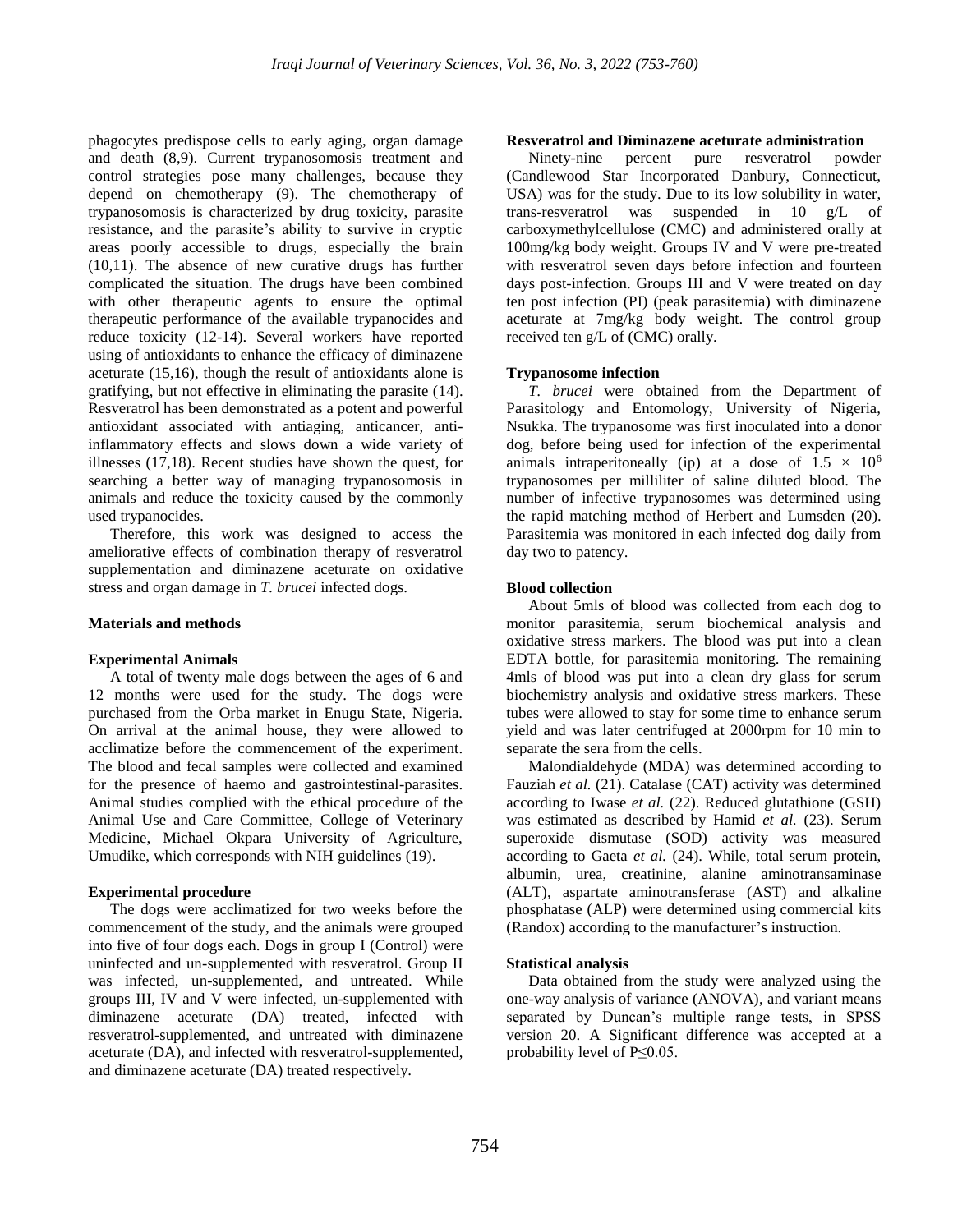#### **Results**

The mean pre-patent period (MPP) of infection was  $5.75 \pm 0.96$  (5-7) days and  $9.00 \pm 0.82$  (8-10) days between infected un-supplemented and supplemented respectively, which differed significantly  $(P<0.05)$ . The level of parasitemia was significantly different (P<0.05) between supplemented and un-supplemented infected groups on days 9 and 10 (Table 1). There was a significant increase (P<0.05) in the activities of MDA pi on the infected untreated group compared with the infected treated groups and the control. The MDA of the resveratrol and DA treated group was significantly  $(P<0.05)$  lower than other infected treated groups when compared with the control (Figure 1). Then mean serum reduced glutathione (GSH), superoxide dismutase (SOD), and CAT activities were significantly (P<0.05) lower in the infected untreated group comparable with the control. In contrast, the activities were significantly (P<0.05) higher in the resveratrol and DA treated group than other infected treated groups (Figures 2- 4). However, the mean GSH and SOD were significantly (P<0.05) higher in the DA treated group than the resveratrol treated group. The mean CAT activities did not differ significantly (P>0.05) between the DA and resveratrol treated groups. The mean ALT and AST were significantly

(P>0.05) higher than the infected treated groups. The mean ALT infected treated with both resveratrol and DA was significantly (P<0.05) lower than other infected treated groups (Figures 5 and 6). The mean AST did not show any significant (P>0.05) difference in the infected treated groups. The mean ASP of infected untreated and DA groups were significantly (P<0.05) higher than the other infected treated group, however the resveratrol and DA treated group was significantly (P<0.05) lower than the resveratrol treated group and comparable with the control (Figure 7). The mean creatinine and BUN levels were significantly (P<0.05) higher in the infected untreated group. The creatinine level of the infected treated with both resveratrol and DA was significantly  $(P<0.05)$  lower than other infected treated groups, whereas the BUN did not differ significantly (P>0.05) within the infected treated groups when compared with the control (Figures 8 and 9). The mean albumin and total protein were significantly (P<0.05) higher in the infected untreated group, but the infected treated groups did not show any significant (P>0.05) difference However, the total protein was significantly (P<0.05) higher in the infected treated with resveratrol than in other infected groups (Figures 10 and 11).

Table 1: Mean (±SE) parasitemia (log10 trypanosomes/ml) of resveratrol supplemented *T. brucei* infected dogs treated with DA

| Days post infection | Groups           |                  |                     |                            |
|---------------------|------------------|------------------|---------------------|----------------------------|
|                     | Untreated        | DA treated       | Resveratrol treated | $Resveratrol + DA$ treated |
|                     | $7.05 \pm 0.87$  | $7.20 \pm 0.21$  |                     |                            |
| 6                   | $7.65 \pm 0.20$  | $7.50+0.17$      |                     |                            |
|                     | $7.80\pm0.12$    | $7.80 \pm 0.12$  |                     |                            |
| 8                   | $7.86 \pm 0.14$  | $7.80 \pm 0.12$  | $7.20 \pm 0.12$     | $7.20 \pm 0.12$            |
| 9                   | $8.03 \pm 0.14*$ | $8.08 \pm 0.75*$ | $7.65 \pm 0.87**$   | $7.56 \pm 0.75**$          |
| 10                  | $8.40+0.12*$     | $8.40+0.17*$     | $7.9 + 0.75**$      | $7.9+0.14**$               |

Means  $\pm$ SEM marked \* is significantly different from mean marked \*\*





Figure 1: The mean Malondialdehyde (MDA) (n mol/ml) of resveratrol supplemented *T. brucei* infected dogs treated with DA.

Figure 2: The mean serum reduced glutathione (GSH) (n mol/ml) of resveratrol supplemented *T. brucei* infected dogs treated with DA.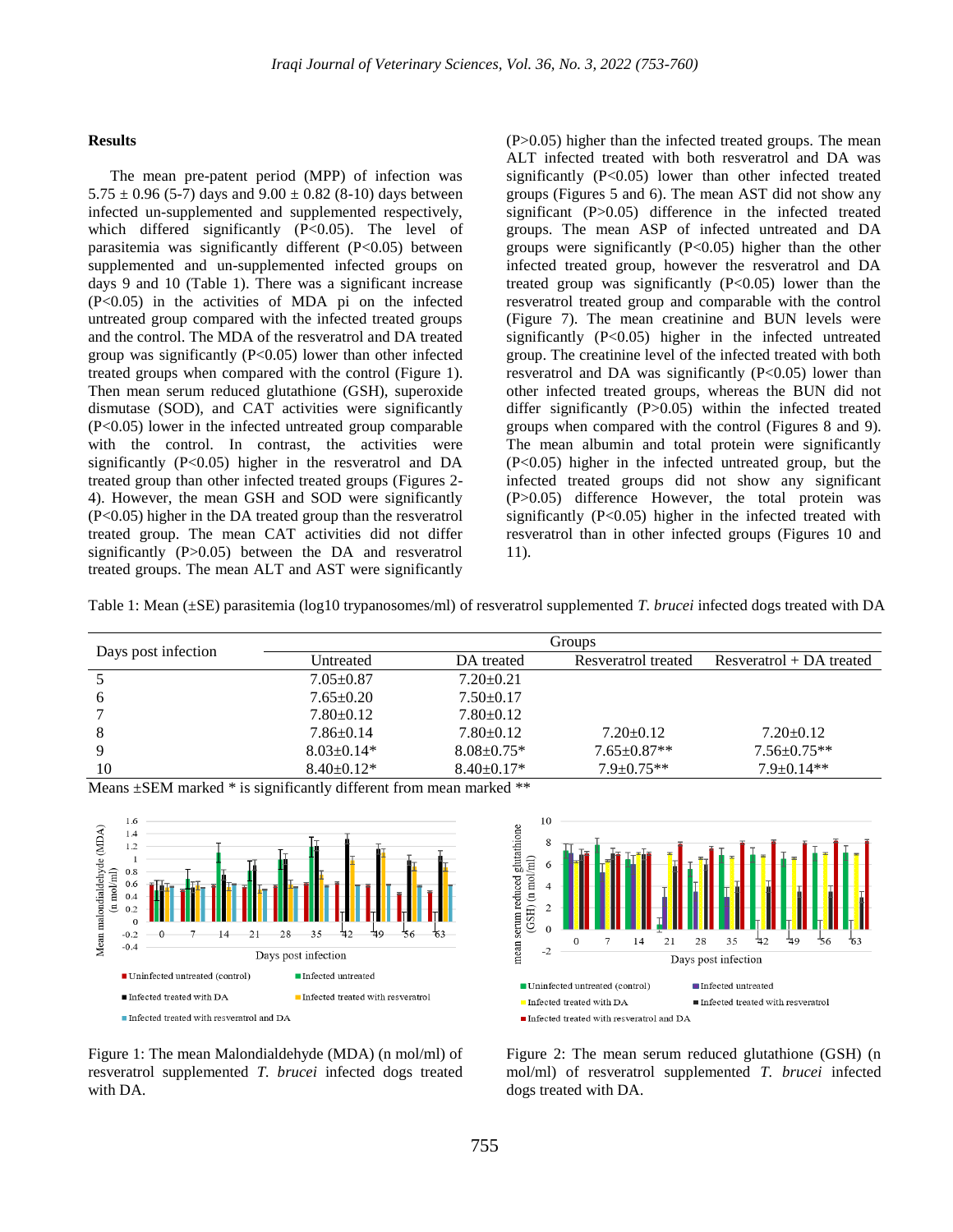

Figure 3: The mean serum superoxide dismutase (SOD) (U/ml) of resveratrol supplemented *T. brucei* infected dogs treated with DA.



Figure 4: The Mean serum catalase (CAT) (KU/L) of resveratrol supplemented *T. brucei* infected dogs treated with DA.



Figure 5: The Mean serum alanine aminotransaminase (ALT) (IU/L) of resveratrol supplemented *T. brucei* infected dogs treated with DA.



Figure 6: The Mean serum aspartate aminotransferase (AST) (IU/L) of resveratrol supplemented *T. brucei* infected dogs treated with DA.



Figure 7: The Mean serum alkaline phosphatase (AP) (IU/L) of resveratrol supplemented *T. brucei* infected dogs treated with DA.



Figure 8: The Mean serum creatinine (mg/dl) of resveratrol supplemented *T. brucei* infected dogs treated with DA.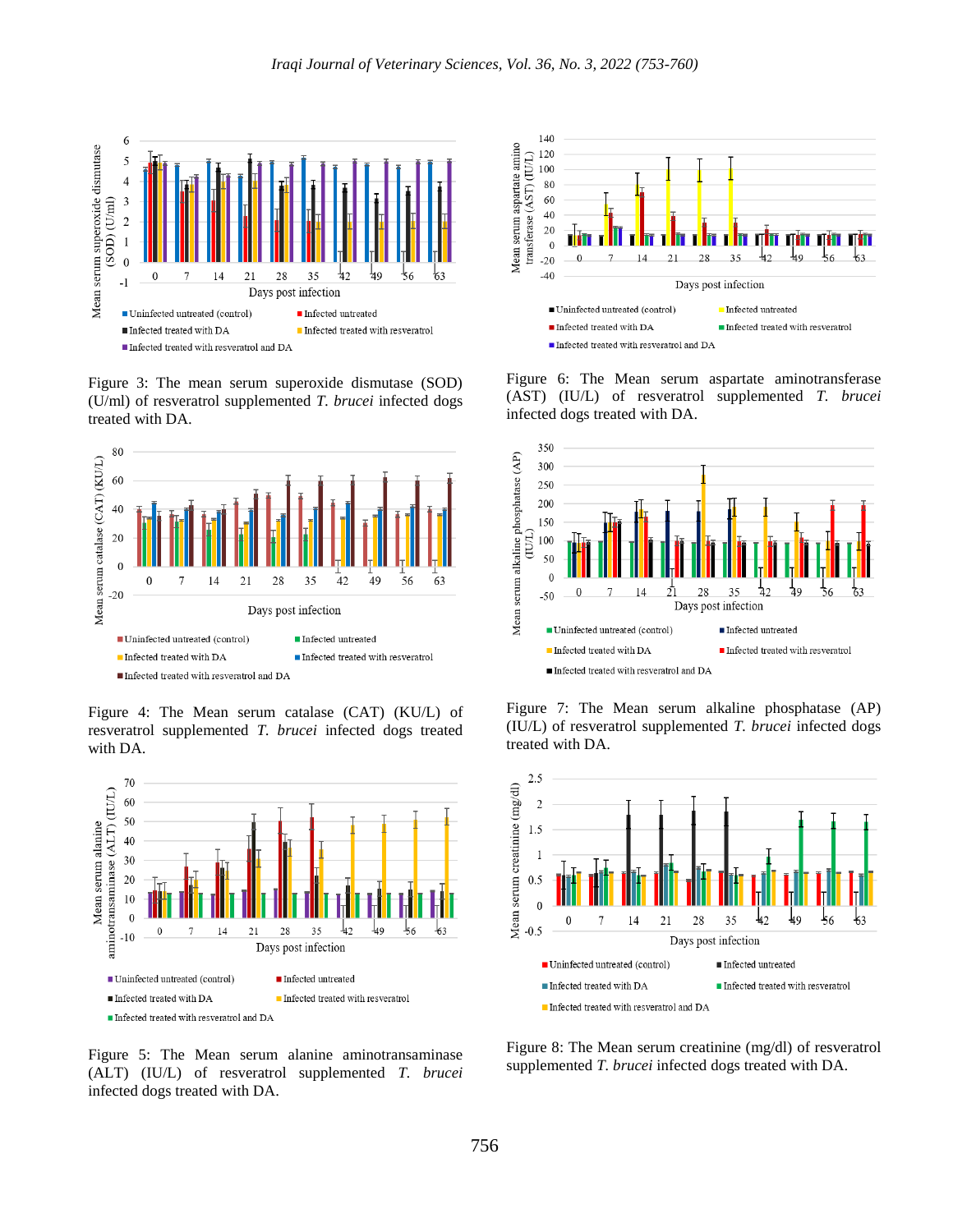

Figure 9: The Mean serum blood urea nitrogen (mg/dl) of resveratrol supplemented *T. brucei* infected dogs treated with DA.



Figure 10: The Mean serum albumin (g/dl) of resveratrol supplemented *T. brucei* infected dogs treated with DA.



Figure 11: The Mean serum total protein (g/dl) of resveratrol supplemented *T. brucei* infected dogs treated with DA.

#### **Discussion**

Several studies have continued to report the promising effects of antioxidants supplementation in combating the scourge of African animal trypanosomosis (15,14), though antioxidants alone are ineffective in eliminating the trypanosome parasites from the blood of an infected animal (14). In this study, the parasitemia was first observed in the unsupplemented infected group with a mean pre-patent period of 5.75±0.96 in 5-7 days and increased progressively in the untreated group until deaths of the animals. The supplemented infected group had more extended pre-patent period of  $9.00\pm0.82$  in 8-10 days. The result shows that antioxidants delayed the onset of parasitemia in the supplemented groups. This result agrees with previous workers Eze and Ochike (15) and Eze *et al*. (16), who stated that antioxidants supplementation suppresses the occurrence of parasitema in infected animals. The findings could also be attributed to the immunomodulatory and antioxidants effects of resveratrol (25,26), which minimized the physiological stress, enhancing the immune response and antioxidant status of the infected animal (27). The significantly increased (MDA) observed in the infected untreated group indicates African animal trypanosomosis is associated with oxidative stress (15,28-30). The increase in the mean MDA is attributable to elicited increased production of pro-oxidants reported in trypanosomosis (31). The enhanced antioxidant GSH, SOD and CAT activities observed in the resveratrol and DA treated groups show that resveratrol is a powerful antioxidant and immune modulator (17,18). Immunosuppression is a significant manifestation of infection with trypanosome parasites (16). Several workers have reported increased MDA and decrease antioxidants markers in African trypanosomosis (16,32-34). The estimation activities of antioxidant markers are indirect ways to access the status of antioxidant defense in the body (34). Also, the decrease in the antioxidant activities postinfection could be attributed to the fact that infection with *T. brucei* leads to systemic depletion of antioxidants and decreased liver carotenoid concentration (31).

Infection caused a significantly increased mean serum ALT AST and ALP in the infected unsupplemented animals. Similar results have also been reported by previous workers Umar *et al.* (28), Takeet and Fagbemi (35), Yusuf *et al.* (36), and Hussain *et al.* (37), and are indicative of liver, heart and brain damage associated with trypanosomosis. The mean serum creatinine was significantly lower in the DA treated and both resveratrol and DA treated groups when compared with the control. The result agrees with Awobode's (38) findings, who reported significantly higher plasma creatinine levels in the *T. gambiense* infected population than in their uninfected control group. Abenga and Anosa (39) also observed a similar result in vervet monkeys infected with *T.*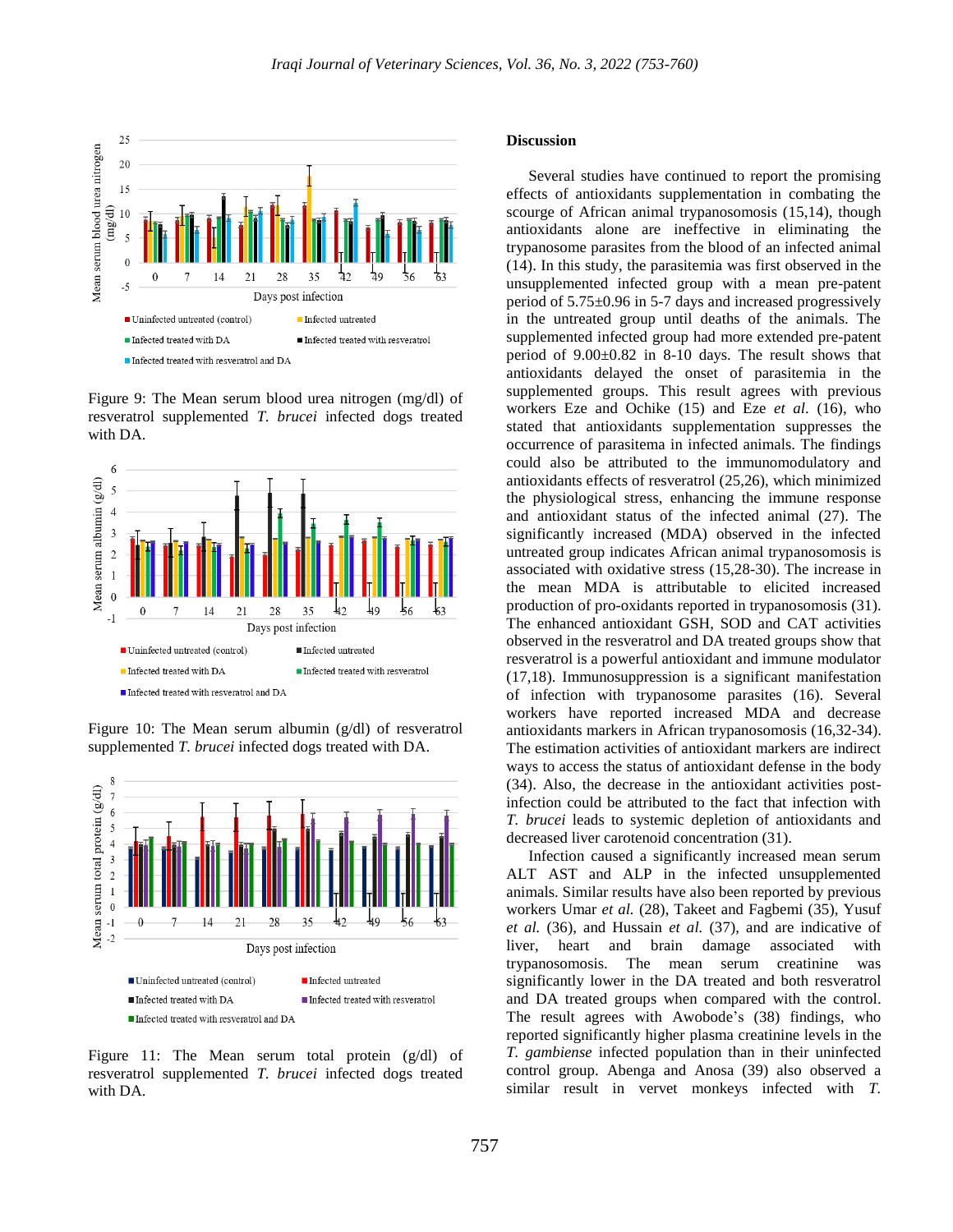*gambiense*. An elevated mean serum BUN was observed in the untreated, suggesting renal pathology. This result corroborates Abenga *et al.* (40), who observed an increased BUN in pigs infected with *T. brucei*. Similarly, elevated BUN levels by 50% have also been observed in red Sokoto goats infected with *T. vivax* (40).

A significantly higher mean total serum protein and albumin were observed in the infected untreated. The result agrees with the previous works of Abenga *et al.* (40), who observed elevated total protein in pigs infected with *T. vivax.* Similar results have been observed in humans, goats, rabbits, and monkeys infected with *T. rhodesiense* (40), *T. brucei* (41,42), respectively, and pigs infected with *T. brucei* (43). An increase total protein in African trypanosomosis is mainly due to hyperglobulinaemia and hypergammaglobulinaemia. It has also been associated with increased immunoglobulin M and dehydration, which is a consistent finding in trypanosomosis of man and animals (43). The hypoalbuminaemia was observed in the infected untreated, contrary to the results of other workers, Adejinmi and Akinboade (41), Sivajothi *et al.* (43), and Abenga and Anosa (39), who reported elevated albumin levels in trypanosome infected animals. However, variations in serum biochemical changes in trypanosomosis have been reported and are associated with different infecting species of trypanosomes and animal hosts (43).

From the results of this study, pretreatment with resveratrol before giving DA showed a protective effect against oxidative stress and reversed the damages done by the infection to the liver and kidneys. The superiority of resveratrol and DA combination over resveratrol and DA is mainly due to the protective and antioxidants effects of resveratrol leading to enhanced immune response (25,26). Several authors have reported the beneficial effects of antioxidants and micronutrients in trypanosomosis management. Improving host nutrition, through supplementation of antioxidants and micronutrients is essential in modulating the severity and pathophysiology of trypanosomosis and recovery (16). This is also in agreement with Akpa *et al.* (44), who reported the ability of diminazene aceturate to reverse the damages inflicted to the kidneys and liver in canine trypanosomosis. Pretreatment with resveratrol is beneficial in managing *T. brucei*  infection, as it delays the onset of parasitemia and when combined with DA, it reverses damages done to the liver and kidneys.

#### **References**

- 1. Barrett MP, Burchmore RJS, Stich A, Lazzari JO, Frasch AC, Cazzulo JJ. The trypanosomiases. Lancet. 2003;362: 1469-1480. DOI: [10.1016/S0140-6736\(03\)14694-6](https://doi.org/10.1016/S0140-6736(03)14694-6)
- 2. Rashid A, Rasheed K, Hussain A. Trypanosomosis in a dog: A case report. Iran J Arthropod Borne Dis. 2008;2:48-51. [\[available at\]](https://www.sid.ir/en/journal/ViewPaper.aspx?id=140084)
- 3. Urquhart GM, Amour J, Duncan JL, Dunn AM, Jennings FW. Veterinary Parasitology. 2<sup>nd</sup> ed. UK: Blackwell Science; 2002. 217 p.
- 4. Samdi SM, Abenga JN, Attahir A, Haruna MK, Wayo BM, Fajinmi AO, Sumayin HM, Usman AO, Hussaina JZ, Muhammad H, Yarnap JE, Ovbagbedia RP, Abudllah RA. Impact of trypanosomosis on food security. Security in Nigeria: A review. Int J Anim Vet Adv. 2010;2(2):47-50. [\[available at\]](http://maxwellsci.com/print/ijava/v2-47-50.pdf)
- 5. Swallow BM. Impacts of trypanosomosis in african agriculture, programme against african trypanosomosis technical and scientific series. Food Agriculture Organization. 2000;2:45-46.
- 6. Taiwo VO, Olaniyi MO, Ogunsanmi AO. Comparative plasma biochemical changes and susceptibility of erythrocytes to in vitro peroxidation during experimental *Trypanosoma congolense* and *Trypanosoma brucei* infection in sheep. Isr J Vet Med. 2003;58(4):435-443. DOI[: 10.1016/0304-4017\(94\)90070-1](https://doi.org/10.1016/0304-4017(94)90070-1)
- 7. Akanji MA, Adeyemi OS, Oguntoye F, Sulyman F. *Psidium guajava* extract reduces trypanosomosis associated lipid peroxidation and raises glutathione concentrations in infected animals. EXCLI J. 2009;8:148-154. DOI[: 10.5897/ajpp2013.3698](https://doi.org/10.5897/ajpp2013.3698)
- Gutteridge JMC. Lipid peroxidation and antioxidants as biomarkers of tissue damage. Clin Chem. 1995;41:1819-1828. DOI: [10.1093/clinchem/41.12.1819](https://doi.org/10.1093/clinchem/41.12.1819)
- 9. Murray RK, Granner DK, Mayes PA, Rodwell VW. Harper's illustrated biochemistry a lange medical book.  $26<sup>th</sup>$  ed. USA: The McGraw-Hill Companies; 2003. 622-701 p.
- 10. Barret MP, Bokykin DW, Brun R, Tidwell RR. Human African trypanosomosis: Pharmacological re-engagement with the neglected disease. Br J Pharmacol. 2007;152: 1155-1171. DOI: [10.1038/sj.bjp.0707354](https://doi.org/10.1038/sj.bjp.0707354)
- 11. Anene BM, Onah DN, Nawa Y. Drug resistance in pathogenic African trypanosomes: what hope for the future? Vet Parasitol. 2001;96:83- 100. DOI: [10.1016/S0304-4017\(00\)00427-1](https://doi.org/10.1016/S0304-4017(00)00427-1)
- 12. Eghianruwa KI, Oridupa OA. Chemotherapeutic control of trypanosomosis -a review of past measures, current status and future trends measures, current status and future trends. Vet Arh. 2018;88(2):245-270. DOI: [10.24099/vet.arhiv.161115a](https://doi.org/10.24099/vet.arhiv.161115a)
- 13. Eghianruwa KI, Anika SM, Akpavie SO. Efficacy of diminazene with and without ascorbic acid supplementation in without ascorbic acid supplementation in *T. brucei* infected rats. Trop Vet. 2009;27:20-36. [\[available at\]](http://www.ajol.info/journal_index.php?jid=24)
- 14. Eghianruwa KI, Anika SM. The effects of selenium and tocopherol supplementation on efficacy of diminazene aceturate in reversing T. brucei-induced anaemia in rats. Vet Arh. 2011;81(5):647-656. [\[available at\]](https://hrcak.srce.hr/72964)
- 15. Eze JI, Ochike BO. Effects of dietary vitamin E supplementation on *Trypanosoma brucei* infected mice. Trop Vet. 2007;25(1):18-25. DOI: [10.1016/j.exppara.2013.07.016](https://doi.org/10.1016/j.exppara.2013.07.016)
- 16. Eze JI, Ajanwachukwu N, Animoke PC, Onoja SO, Anosa GN, Eze UU. Immune response, anaemia and oxidative stress in trypanosoma brucei infected rats fed vitamin e supplemented diet. Anti-Infective Agents. 2016;14(1):28-37. DOI: [10.2211-35/16](http://www.doi.org/10.2211-35/16)
- 17. Sinha K, Chaudhary, G, Gupta YK. Protective effect of resveratrol against oxidative stress in middle cerebral artery occlusion model of stroke in rats. Life Sci. 2002;71:655-665. DOI: [10.1016/S0024-](https://doi.org/10.1016/S0024-3205(02)01691-0) [3205\(02\)01691-0](https://doi.org/10.1016/S0024-3205(02)01691-0)
- 18. Baxter RA. Antiaging properties of resveratrol: Review and report of a potent new antioxidant skin care formulation. J Cosmet Dermatol. 2008;7:2-7. DOI: [10.1111/j.1473-2165.2008.00354.x](https://doi.org/10.1111/j.1473-2165.2008.00354.x)
- 19. NIH. Guide for the care and use of laboratory animals. Washington: National Academy Press; 1996.
- 20. Herbert WJ, Lumsden WH. *Trypanosoma brucei*: a rapid "matching" method for estimating the host's parasitemia. Exp Parasitol. 1976;40:427-431. DOI: [10.1016/0014-4894\(76\)90110-7](https://doi.org/10.1016/0014-4894(76)90110-7)
- 21. Fauziah PM, Maskoen AM, Yuliati T, Widiarsih E. Optimized steps in determination of malondialdehyde (MDA) standards on diagnostic of lipid peroxidation. Padjajaran J Dent. 2018;30(2):136. DOI: [10.24198/pjd.vol30no2.18329](http://dx.doi.org/10.24198/pjd.vol30no2.18329)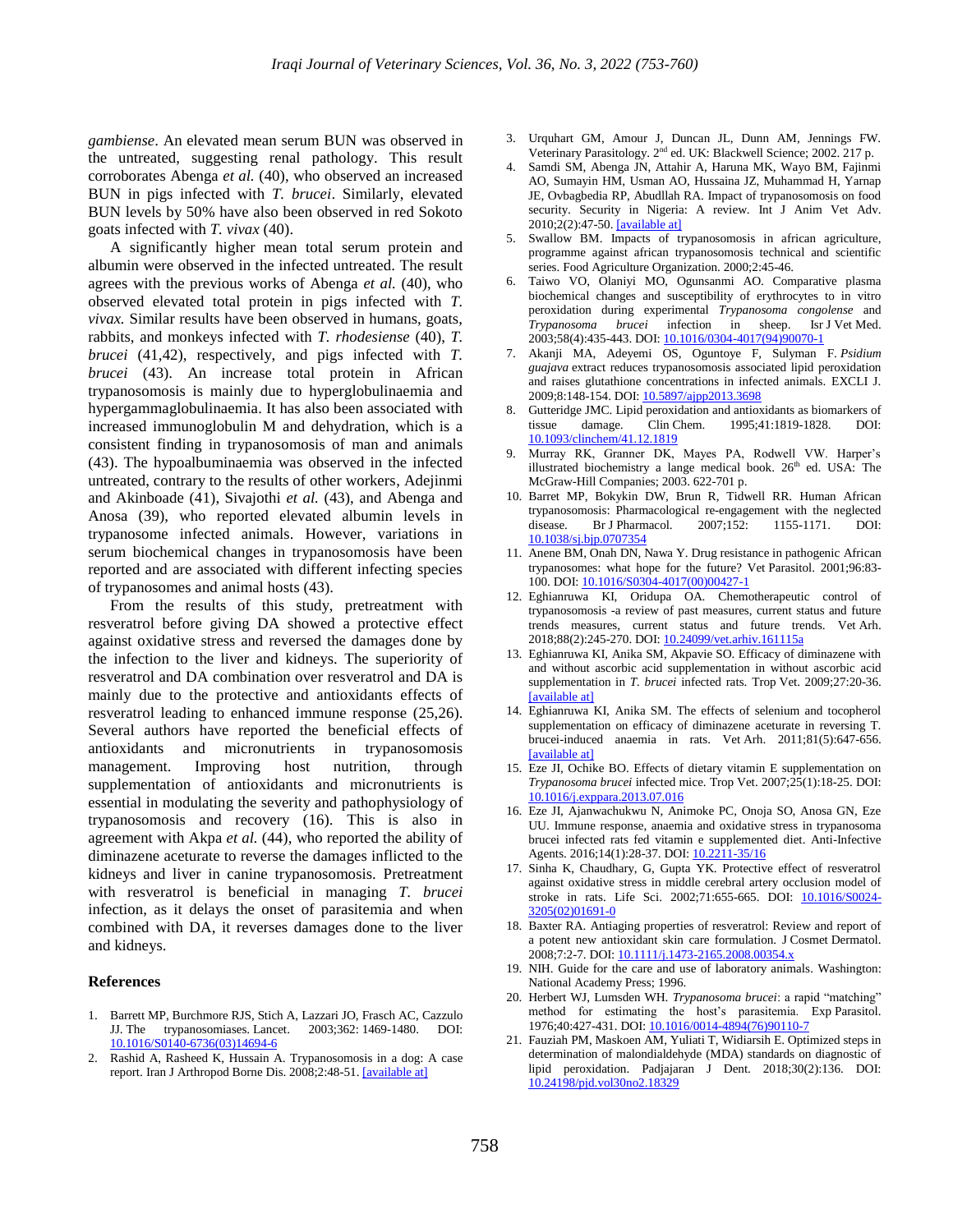- 22. Iwase T, Tajima A, Sugimoto S, Okuda K, Hironaka I, Kamata Y, Takada K, Mizunoe Y. A simple assay for measuring catalase activity: a visual approach, Sci Rep. 2013;3:3081. DOI: [10.1038/srep03081](https://dx.doi.org/10.1038%2Fsrep03081)
- 23. Hamad A, Elshahawy M, Negm A, Mansour F, 2019. Analytical methods for determination of glutathione and glutathione disulfide in pharmaceuticals and biological fluids. Rev Anal Chem. 2019;38(4):23-33. DOI: [10.1515/revac-2019-0019](http://dx.doi.org/10.1515/revac-2019-0019)
- 24. Gaeta LM, Tozzi G, Pastore A, federici, G, Bertini, E, Piemonte, F. Determination of superoxide dismutase and glutathione peroxidase activities in blood of healthy pediatric subjects. Clin Chim Acta. 2002;322(1-2):117-20. DOI: [10.1016/s0009-8981\(02\)00163-8](https://doi.org/10.1016/s0009-8981(02)00163-8)
- 25. Kulkarni SS, Canto C. The molecular targets of resveratrol. Acta Mol Basis Dis. 2015;1852(6):1114-1123. DOI: [10.1016/j.bbadis.2014.10.005](https://doi.org/10.1016/j.bbadis.2014.10.005)
- 26. Singh CK, Ndiaye MA, Ahmad N. Reveratrol and cancer: Challenges for clinical translation. Biochim Biophys Acta Mol Basis Dis. 2015;1852(6):1178-1185. DOI: [10.1016/j.bbadis.2014.11.004](https://doi.org/10.1016/j.bbadis.2014.11.004)
- 27. Hughes DA. Effects of dietary antioxidants on the immune function of middle-aged adults. Proc Nutr Soc. 1999;58:79-84. DOI: [10.1079/PNS19990012](https://doi.org/10.1079/PNS19990012)
- 28. Umar IA, Toh ZA, Igbalajobi FI, A. Gidado A, Buratai LB. The role of vitamin C administration in alleviation of organ damage in rats infected with vitamin C administration in alleviation of organ damage in rats infected with *Trypanosoma brucei*. J Clin Biochem Nutr. 2000;28:1-7. DOI: [10.3164/jcbn.28.1](https://doi.org/10.3164/jcbn.28.1)
- 29. Eze JI, Anene BM, Chukwu CC. Determination of serum and organ malondialdehyde (MDA) concentration, a lipid peroxidation index, in Trypanosoma brucei infected rat. Comp Clin Path. 2008;17(2):67-72. [10.1007/s00580-008-0722-6](https://doi.org/10.1007/s00580-008-0722-6)
- 30. Kobo PI, J. Ayo JO, Aluwong T, Zezi AU, Maikai VA. Hematological Changes in *Trypanosoma brucei brucei* Infected Wistar Rats Treated with a Flavonoid Mixture and/or Diminazene Aceturate. Biol Med. 2014;6(213):1-6. DOI: [10.4172/0974-8369.1000213](http://www.doi.org/10.4172/0974-8369.1000213)
- 31. Ihedioha JI, A. Anwa P. Lever retinal and carotenoid concentration of rats experimentally infected with experimentally infected with *Trypanosoma brucei*. Trop Vet. 2002;20:1-7. DOI: [10.4314/tv.v20i1.4501](https://doi.org/10.4314/tv.v20i1.4501)
- 32. Saleh MA, Al-Salahy MB, Sanousi SA. Oxidative stress in blood of camels (*Camelus dromedaries*) naturally infected with *Trypanosoma evansi*. Vet Parasitol. 2009;162:192-199. DOI: [10.1016/j.vetpar.2009.03.035](https://doi.org/10.1016/j.vetpar.2009.03.035)
- 33. Dimri U, Sharma MC, Yamdagni A, Ranjan R, Zama MM. Psoroptic mange infestation increases oxidative stress and decreases antioxidant status in sheep. Vet Parasitol. 2010;168(3):318-22. DOI: [10.1016/j.vetpar.2009.11.013](https://doi.org/10.1016/j.vetpar.2009.11.013)
- 34. Ranjithkumar M, Kamili NM, Saxena A, Dan A, S. Dey S, Raut SS. Disturbance of oxidant/antioxidant equilibrium in horses naturally infected with *Trypanosoma evansi*. Vet Parasitol. 2011;180(3):349- 353. DOI[: 10.1016/j.vetpar.2011.03.029](https://doi.org/10.1016/j.vetpar.2011.03.029)
- 35. Takeet, MI, Fagbemi BO. Hematological, pathological and plasma biochemical changes in rabbits experimentally infected with *Trypanosoma congolense*. Sci. 2009;4(2):25-26. DOI: [10.4314/swj.v4i2.51843](https://doi.org/10.4314/swj.v4i2.51843)
- 36. Yusuf AB, Umar IA, Nok AJ. Effects of methanol extract of *Vernonia amygdalina* leaf on survival and some biochemical parameters in acute *Trypanosoma brucei brucei* infection. Afr J Biomed Res. 2012;150-158. DOI[: 10.5897/AJBR12.029](http://www.doi.org/10.5897/AJBR12.029)
- 37. Hussain R, Khan A, Abbas RZ, Ghaffar A, Abbas G, Ali F. Clinicohematological and biochemical studies on naturally infected camels with trypanosomiasis. Pak J Zool. 2016;48(2). DOI: [10.0030-](http://www.doi.org/10.0030-9923/2016/0002-0311) [9923/2016/0002-0311](http://www.doi.org/10.0030-9923/2016/0002-0311)
- 38. Awobode HO. The biochemical changes induced by natural human African trypanosome infections. Afr J Biotechnol. 2006;5:738-742. [\[available at\]](http://www.academicjournals.org/AJB)
- 39. Abenga JN, Anosa VO. Serum total proteins and creatinine levels in experimental Gambian trypanosomosis of vervet monkeys. Afr J Biotechnol. 2005;(24):187-190. [\[available at\]](http://www.academicjournals.org/AJB)
- 40. Abenga JN, Adamu S, Useh, NM, Nok, AJ, Ibrahim NDG, Sackey AKB, Esievo KAN. Renal and hepatic dysfunctions in early phase of experimental *Trypanosoma brucei* infection of Nigerian pigs. Int J Biochem. Res. 2015;6(4):178-188. DOI: [10.9734/IJBcRR/2015/15905](http://www.doi.org/10.9734/IJBcRR/2015/15905)
- 41. Adejinmi JO, Akinboade OA. Serum biochemical changes in WAD goats with experimental mixed *Trypanosoma brucei* and *Cowdria ruminantium* infections. Trop Vet. 2000;18:111-120. DOI: [10.3923/ijtmed.2012.138.142](https://doi.org/10.3923/ijtmed.2012.138.142)
- 42. Orhue NEJ, Nwanze EAC, Okafor A. Serum total protein, albumin and globulin levels in *T. brucei*-infected rabbits: Effect of orally administered Scoparia dulcis. Afr J Biotechnol. 2005;4:1152-1155. [\[available at\]](http://www.academicjournals.org/AJB)
- 43. Sivajothi S, Rayulu VC, Sudhakara RB. Hematological and biochemical changes in experimental *Trypanosoma evansi* infection in rabbits. J Parasit Dis. 2015;39(2):216-220. DOI[: 10.1007/s12639-013-](http://www.doi.org/10.1007/s12639-013-0321-6) [0321-6](http://www.doi.org/10.1007/s12639-013-0321-6)
- 44. Akpa PO, Ezeokonkwo RC, Eze CA, Anene BM. Comparative efficacy assessment of *Pentamidine isethionate* and diminazene aceturate in the chemotherapy of *Trypanosoma brucei brucei* infection in dogs. Vet. Parasitol. 2008;151, 139-149. DOI: [10.1016/j.vetpar.2007.10.024](https://doi.org/10.1016/j.vetpar.2007.10.024)

## **التأثيرات المفيدة للمكمل الريزفيراتول على الطفيليمية واالجهاد التأكسدي و بعض المعايير الكيميائية الحيوية في الكالب المصابة بداء المثقبات**

### **1 بوليكارب أكبا ، شيغوز أوكويز ، ريتا أودو <sup>2</sup> ، شينوي أرونو <sup>3</sup> 3 1 و بونيفاس أنين**

'قسم الطب البيطري، جامعة نيجيريا، نسوكا، <sup>٢</sup>قسم الطب البيطري، جامعة مايكل اوكبارا للزراعة، اوموديك، "قسم الفسلجة والادوية البيطرية، جامعة نيجيريا، <sup>،</sup>قسم انتاج وصحة الحيوان، جامعة نيجيريا، نسوكا، نيجيريا

#### **الخالصة**

هدفت هذه الدراسة الى التحري عن تأثير المكمل الريزفيراتول على الطفيليمية واالجهاد التأكسدي وبعض المعايير الكيميائية الحيوية في الكالب المصابة بطفيلي المثقبات من نوع Trypanosoma brucei. وكان معدل الفترة الزمنية لما قبل ظهور االصابة الطفيلية (MPP (هو 0.96±5.75 )7-5( ايام، مقارنة مع االصابة بدون اضافة المكمل واضافة المكمل 0.82±9 )10-8( يوم على التوالي، والتي أظهرت وجود فروقات معنوية (0.05>P(. أما فعالية المالوندايالديهايد (MDA (فاظهرت زيادة معنوية (0.05>P (في المجموعة المصابة مقارنة مع مجموعة المعاملة ومجموعة السيطرة. في حين وجد أن مستويات كل من انزيم ناقل االمين االسبارتيت (AST (وانزيم ناقل االمين االالنين (ALT (في مصل الدم كانت اعلى من المجموعة المصابة المعاملة. بينما كان مستوى ALT في المجموعة المعاملة بالمكمل الريزفيراتول وعقار الديمينازين منخفض معنويا (0.05>P (عن مجموعة االصابة. اسيجوريت AD من جانب اخر كان مستوى كل من الكرياتينين ونتروجين يوريا الدم BUN مرتفع معنويا (0.05>P (في المجموعة المعاملة المصابة. مسـتوى الكريـاتينين فـي المجموعة المصـابة المعاملة بالريزفيراتـول و